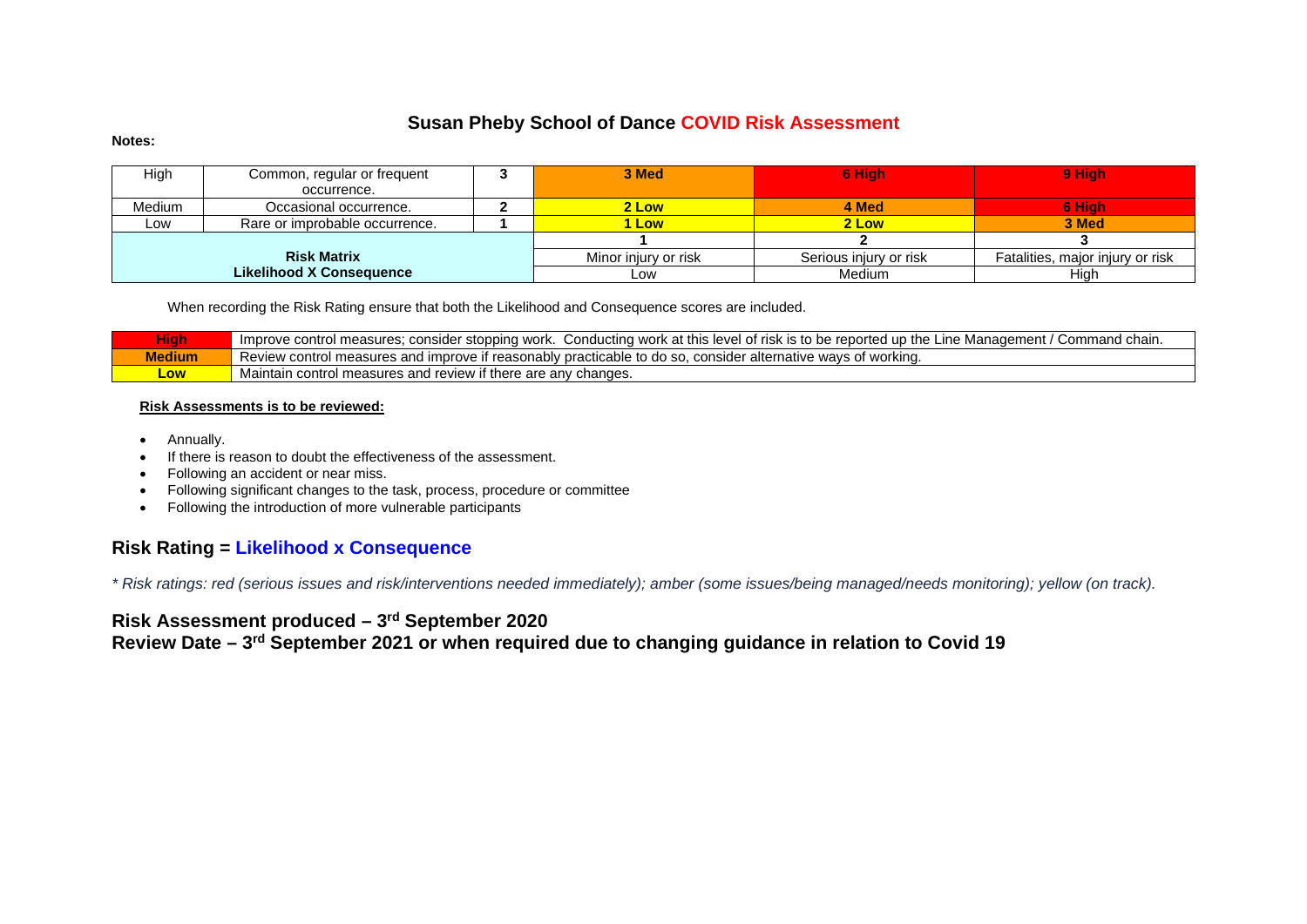| <b>Risk/Hazard</b>                                                                                                                                              | Who is at<br>Risk? | <b>Risk</b><br>Rating<br>(No<br>control) | <b>Control Measures</b>                                                                                                                                                                                                                                                                                                                                                                                                                                                                                             | <b>Risk Rating</b><br>(with control) | <b>Additional Controls</b><br>(Each Control Measure is to be<br><b>specific</b><br>and managed)                                                                                                                                                                                                                                   | <b>Person</b><br>responsible | When                       |
|-----------------------------------------------------------------------------------------------------------------------------------------------------------------|--------------------|------------------------------------------|---------------------------------------------------------------------------------------------------------------------------------------------------------------------------------------------------------------------------------------------------------------------------------------------------------------------------------------------------------------------------------------------------------------------------------------------------------------------------------------------------------------------|--------------------------------------|-----------------------------------------------------------------------------------------------------------------------------------------------------------------------------------------------------------------------------------------------------------------------------------------------------------------------------------|------------------------------|----------------------------|
| Parents NOT briefed<br>on return to dance<br>activity and/or have<br>NOT given informed<br>written consent<br>to do activity with<br>COVID safety<br>guidelines | Dancer/<br>Parent  | $2 \times 2 = 4$                         | 1. COVID guidance issued to<br>parents/carers and dancers<br>2. Parent/carer has provided written<br>consent for their child to dance with<br>new COVID guidelines in place<br>3. Anyone who has had COVID-19<br>should be clear of symptoms before<br>returning to dance activity.<br>4. All dancers must not attend if they<br>have any symptoms of COVID-19                                                                                                                                                      | $1 \times 2 = 2$                     | 1. Teacher will liaise with parent<br>and dancer to ensure<br>understanding of new<br>procedures and safeguard the<br>physical health and mental<br>health & well-being of the<br>dancer on return                                                                                                                                | Teacher                      | Every<br>dance<br>activity |
| Data Privacy Policy<br>NOT updated to<br>cover handling of<br>government Test &<br>Trace                                                                        | Dancer/<br>Parent  | $2 \times 2 = 4$                         | 1. A record of attendance data for<br>minimum of 21 days for Test & Trace<br>2. Teacher (Susan Pheby) to ensure<br>data is held appropriately and securely                                                                                                                                                                                                                                                                                                                                                          | $2 \times 1 = 2$                     | 1. Data which is no longer<br>required to be deleted/removed<br>after 1 month                                                                                                                                                                                                                                                     | Teacher                      | Every<br>dance<br>activity |
| Covid-19 protocols<br>NOT in place                                                                                                                              | All                | $3 \times 2 = 6$                         | 1. A COVID plan and risk assessment<br>has been developed prior to the restart<br>of dance activity<br>2. Insurance has been checked to<br>ensure it covers return to activity<br>during COVID<br>4. Plans and protocols will be<br>communicated to parents/dancers and<br>written agreement sought.<br>5. It must be clear to all participants<br>that they are opting in to participating<br>in dance activity and they must adhere<br>to the COVID protocols for dance and<br>government guidelines on COVID-19. | $1 x 2 = 2$                          | 1. Details on new COVID safety<br>guidelines for the dance will be<br>sent to all parents/dancers.<br>2. Compliance must be reviewed<br>and monitored. Breaches must<br>be logged and kept for 21 days.<br>3. If a parent/dancers continues<br>to breach the protocols or safety<br>instructions, they will be asked<br>to leave. | Teacher/<br>Venue            | Every<br>dance<br>activity |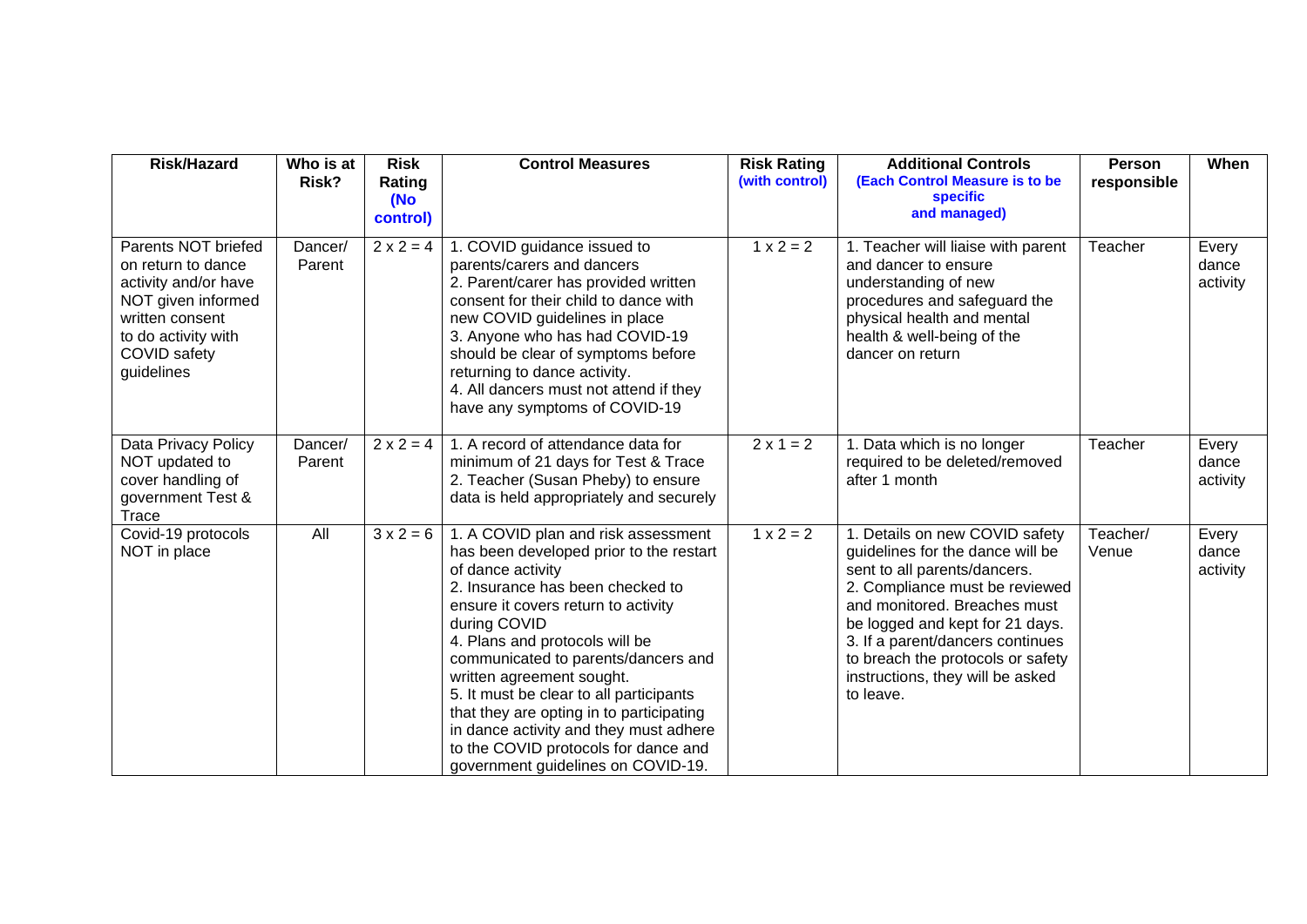| Covid-19 protocols<br>NOT shared with<br>dancers/parents                                                                                       | Dancer/<br>Parent | $3 \times 2 = 6$ | 1. Simple and understandable COVID<br>safety guidelines to be provided to<br>each parent and dancer.                                                                                                                                                                                                                                                                                                                                                                                                                                                                                        | $1 \times 2 = 2$ | 1. Dance teacher will provide a<br>safety briefing before the start of<br>every class to remind dancers of<br>their responsibilities in<br>complying with protocols and<br>safety of the class.                                                                                                                                                                                                                                            | Teacher                                 | Every<br>dance<br>activity |
|------------------------------------------------------------------------------------------------------------------------------------------------|-------------------|------------------|---------------------------------------------------------------------------------------------------------------------------------------------------------------------------------------------------------------------------------------------------------------------------------------------------------------------------------------------------------------------------------------------------------------------------------------------------------------------------------------------------------------------------------------------------------------------------------------------|------------------|--------------------------------------------------------------------------------------------------------------------------------------------------------------------------------------------------------------------------------------------------------------------------------------------------------------------------------------------------------------------------------------------------------------------------------------------|-----------------------------------------|----------------------------|
| Participants NOT<br>trained to do self-<br>screen checks before<br>travelling to session                                                       | All               | $3 \times 2 = 6$ | 1. All participants should check for<br>COVID symptoms prior to arrival at<br>class.<br>2. If an individual is symptomatic or<br>living in a household with possible<br>COVID, they should remain at home                                                                                                                                                                                                                                                                                                                                                                                   | $1 x 2 = 2$      | 1. Anyone who has been asked<br>by Test & Trace to self-isolate,<br>should not exercise with others<br>and must remain at home                                                                                                                                                                                                                                                                                                             | Parent/<br>Dancer                       | Every<br>dance<br>activity |
| Poor travel and<br>arrival procedures for<br>activities                                                                                        | All               | $3x^2 = 6$       | 1. All participants should follow best<br>practice for travel to classes as per<br>government guidance, including not<br>sharing lifts.<br>2. Arrival/departure times will be<br>staggered to avoid large groups<br>3. All participants should socially<br>distance during arrival and collection                                                                                                                                                                                                                                                                                           | $1 x 2 = 2$      | 1. Dancers should arrive at the<br>venue changed and ready to<br>dance<br>2. Dancers should bring named<br>water bottle. Hand sanitiser<br>must be used before starting<br>any activity<br>3. Dancers must follow<br>instruction on exit procedures                                                                                                                                                                                        | Parent/<br>Dancer                       | Every<br>session           |
| Arrival area at venue<br>NOT managed<br>appropriately<br>e.g. must be clearly<br>marked to support<br>one-way traffic and<br>social distancing | All               | $2 \times 3 = 6$ | 1. Arrival protocols discussed and<br>planned ahead of restart with venue<br>(Rivermead)<br>2. Arrival and exit procedures provided<br>to parents/dancers prior to restart.<br>3. Arrival and exit pathways clearly<br>marked.<br>4. No waiting at "drop-off". Parents<br>must socially distance from other<br>parents and dancers, moving quickly to<br>leave their child for the class.<br>5. Hand sanitiser will be provided at<br>strategic points at the venue, and<br>before entering the dance studio.<br>6. No changing rooms will be open to<br>avoid contamination and so dancers | $1 x 2 = 2$      | 1. During classes dancers must<br>keep to their marked area and a<br>minimum of 2m from other<br>dancers and teacher.<br>2. The area available must allow<br>for social distancing by all during<br>breaks; before during and after<br>classes.<br>3. In all times, before, after and<br>in any breaks - all participants<br>should practise social distancing<br>4. Dancers and parents must<br>follow entrance and exit<br>instructions. | Dancer/<br>Parent/<br>venue/<br>Teacher | Every<br>session           |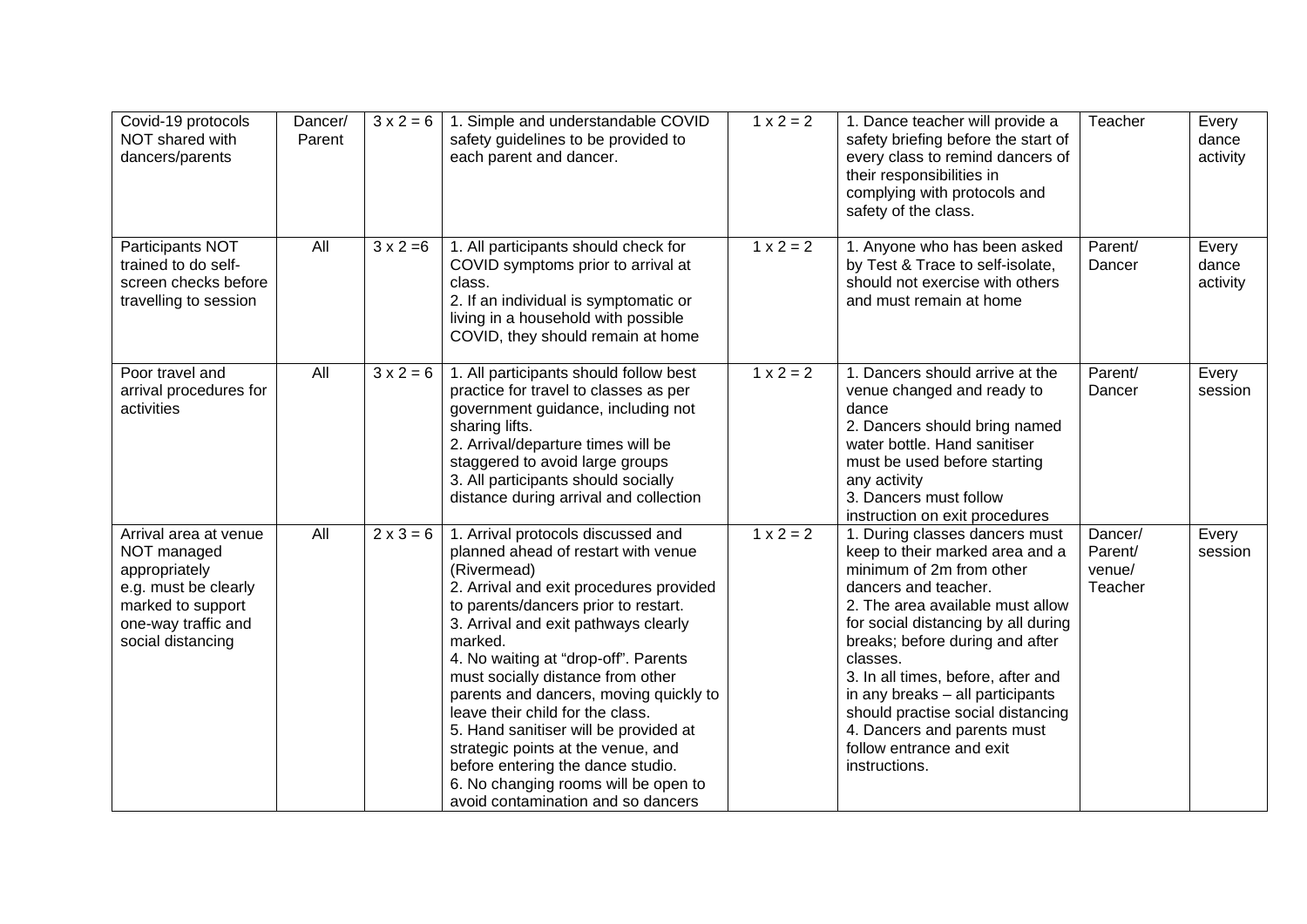|                                                                                                                     |     |                  | should arrive ready to dance, with<br>appropriate shoes in a small bag.<br>7. For dancers attending multiple<br>classes, one set of clothing must be<br>worn throughout.<br>8. Masks to be worn through venue by<br>all except those under six years old.                                                                                                                                                                                                                                                                                                                                                                                                                                                                                                                                 |             |                                                                                                                                                                                                                                                                                                                                                                                                                                                                       |                   |                            |
|---------------------------------------------------------------------------------------------------------------------|-----|------------------|-------------------------------------------------------------------------------------------------------------------------------------------------------------------------------------------------------------------------------------------------------------------------------------------------------------------------------------------------------------------------------------------------------------------------------------------------------------------------------------------------------------------------------------------------------------------------------------------------------------------------------------------------------------------------------------------------------------------------------------------------------------------------------------------|-------------|-----------------------------------------------------------------------------------------------------------------------------------------------------------------------------------------------------------------------------------------------------------------------------------------------------------------------------------------------------------------------------------------------------------------------------------------------------------------------|-------------------|----------------------------|
| Dance studio/area<br>NOT managed<br>appropriately<br>e.g. must be clearly<br>marked to support<br>social distancing | All | $2 \times 3 = 6$ | 1. Dance area must be clearly marked<br>to designate for parent/dancer arrival<br>with the requirement for social<br>distancing during arrival and dance<br>activity<br>2. Dancer must be left at the bottom of<br>staircase of the studio promptly by<br>parent/carer.<br>3. Outdoor footwear must be left<br>outside of the dance studio in the<br>marked bays to avoid contamination of<br>the area.<br>4. Teacher to clearly explain to the<br>dancers their obligation to abide by the<br>government guidelines during any<br>activity, helping younger dancers to<br>fully understand.<br>5. Teacher to advise parents of young<br>dancers to keep to discrete groups of<br>six if staying during classes. Parents<br>must wear a facemask.<br>6. No entry after class has started. | $1 x 2 = 2$ | 1. During classes dancers must<br>keep to their marked area and a<br>minimum of 2m from other<br>dancers and teacher.<br>2. Specific arrangements to be<br>advised in advance of arrival at<br>the venue to ensure compliance.<br>3. The dance area available<br>must allow for social distancing<br>by all during classes and breaks;<br>before, during and after classes.<br>4. Parents and dancers should<br>make use of hand sanitiser<br>during arrival process. | Teacher/<br>Venue | Every<br>dance<br>activity |
| Equipment NOT<br>cleaned regularly                                                                                  | All | $3x2 = 6$        | 1. The dance studio will be deep<br>cleaned every day by the venue<br>(Rivermead) and between hirers.<br>2. All touch points (such as the barre)<br>will be wiped prior to use and between<br>classes by the teacher.<br>3. During classes, dancers should<br>minimise touching any surfaces<br>(including floor and walls) and use                                                                                                                                                                                                                                                                                                                                                                                                                                                       | $1 x 2 = 2$ | 1. When planning dance<br>sessions, teacher should limit<br>any use of touch point areas.<br>2. During classes, teacher<br>should encourage hand-hygiene<br>i.e. regular washing or sanitising<br>of hands<br>3. Dancers should not wear<br>outdoor shoes in the studio.                                                                                                                                                                                              | Teacher/<br>Venue | Every<br>dance<br>activity |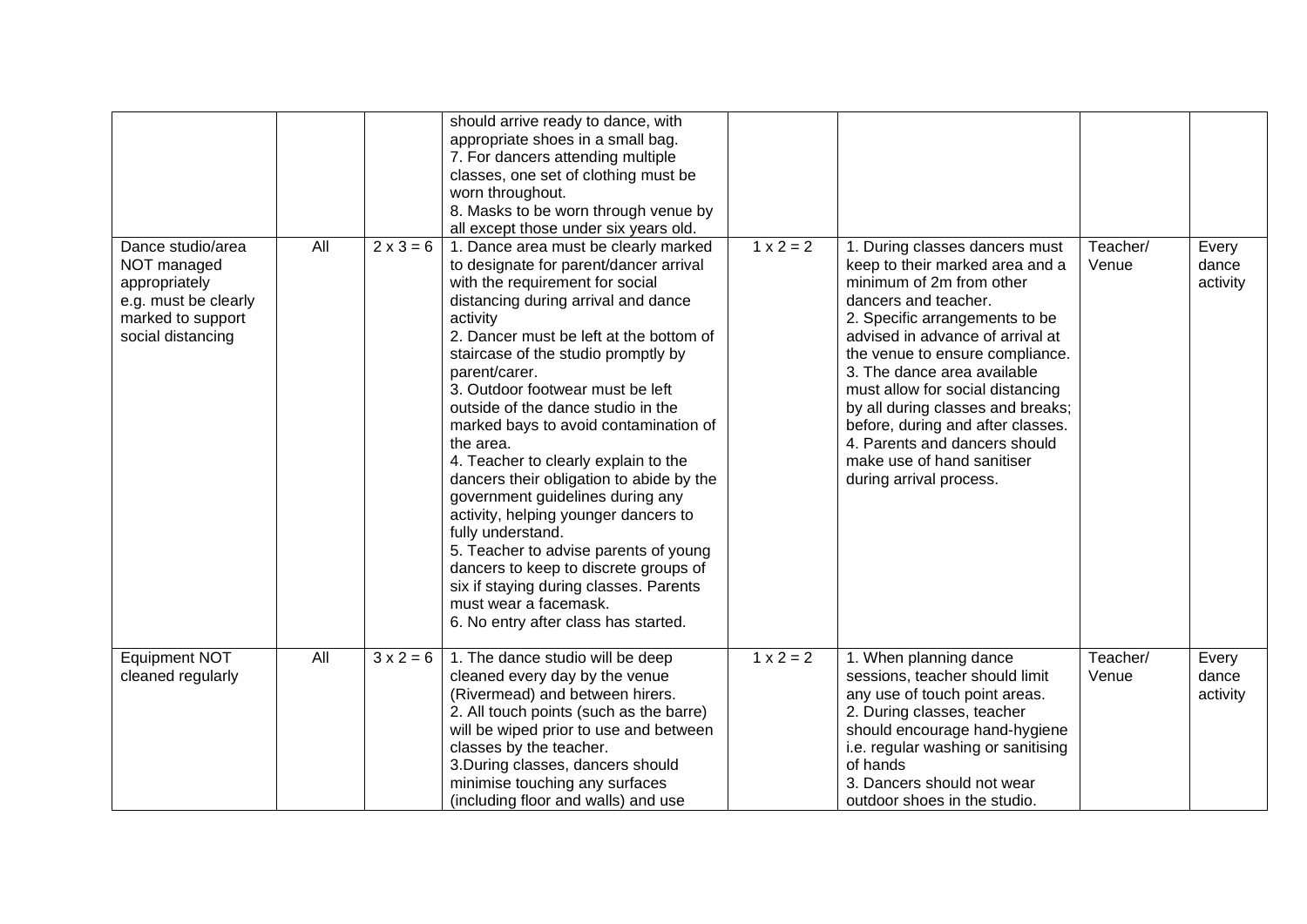|                                                                                               |                    |                  | hand sanitiser afterwards if using barre<br>or completing floor work.<br>4. Sessions should be planned to<br>minimise touching of surfaces and<br>discourage dancers from touching the<br>floor/walls. Where this happens,<br>dancers should take hygiene breaks to<br>wash/sanitise hands.<br>5. Risk assessments will be reviewed<br>regularly to update from any lessons<br>learned.           |                  | 4. Dancers should leave<br>drinks/kit outside the studio in<br>the marked bays.<br>5. The dancers should ensure<br>they only use their allocate bay<br>and not share any personal<br>equipment. |                    |                            |
|-----------------------------------------------------------------------------------------------|--------------------|------------------|---------------------------------------------------------------------------------------------------------------------------------------------------------------------------------------------------------------------------------------------------------------------------------------------------------------------------------------------------------------------------------------------------|------------------|-------------------------------------------------------------------------------------------------------------------------------------------------------------------------------------------------|--------------------|----------------------------|
| Physical contact and<br>proximity NOT<br>limited between<br>dancers/teacher<br>during classes | All                | $3 \times 2 = 6$ | 1. Discussions/teaching must take<br>place socially distanced<br>2. All dance sessions including warm-<br>up/cool-down must be socially<br>distanced<br>3. For younger ages groups where<br>bunching is more common, teaching<br>must be planned carefully with this in<br>mind, and clear guidance given<br>verbally throughout the session as<br>reminders                                      | $1 x 2 = 2$      | 1. All participants must remain<br>socially distant during any<br>breaks, with spaced areas for<br>equipment and refreshments<br>storage for each individual.                                   | Teacher/<br>Dancer | Every<br>dance<br>activity |
| Dance fees                                                                                    | Parent/<br>Teacher | $2 \times 2 = 4$ | 1. All payments should be made via<br>BACS to avoid use of cheques/cash.<br>2. Invoices to be sent via email to<br>parent/carer/dancer.                                                                                                                                                                                                                                                           | $1 \times 1 = 1$ |                                                                                                                                                                                                 | Parent/<br>Teacher | Termly                     |
| Poor Hygiene<br>Protocol                                                                      | All                | $2 \times 2 = 4$ | 1. Instruction for classes will be given<br>by the teacher in a socially distanced<br>environment, and with music off.<br>2. Whilst music is playing, dancers will<br>not shout to be heard.<br>3. Everyone should avoid shouting or<br>raising their voice when facing each<br>other, during classes.<br>4. There should be no chewing gum<br>5. There should be no sharing of water<br>bottles. | $1 \times 2 = 2$ |                                                                                                                                                                                                 | All                | Every<br>dance<br>activity |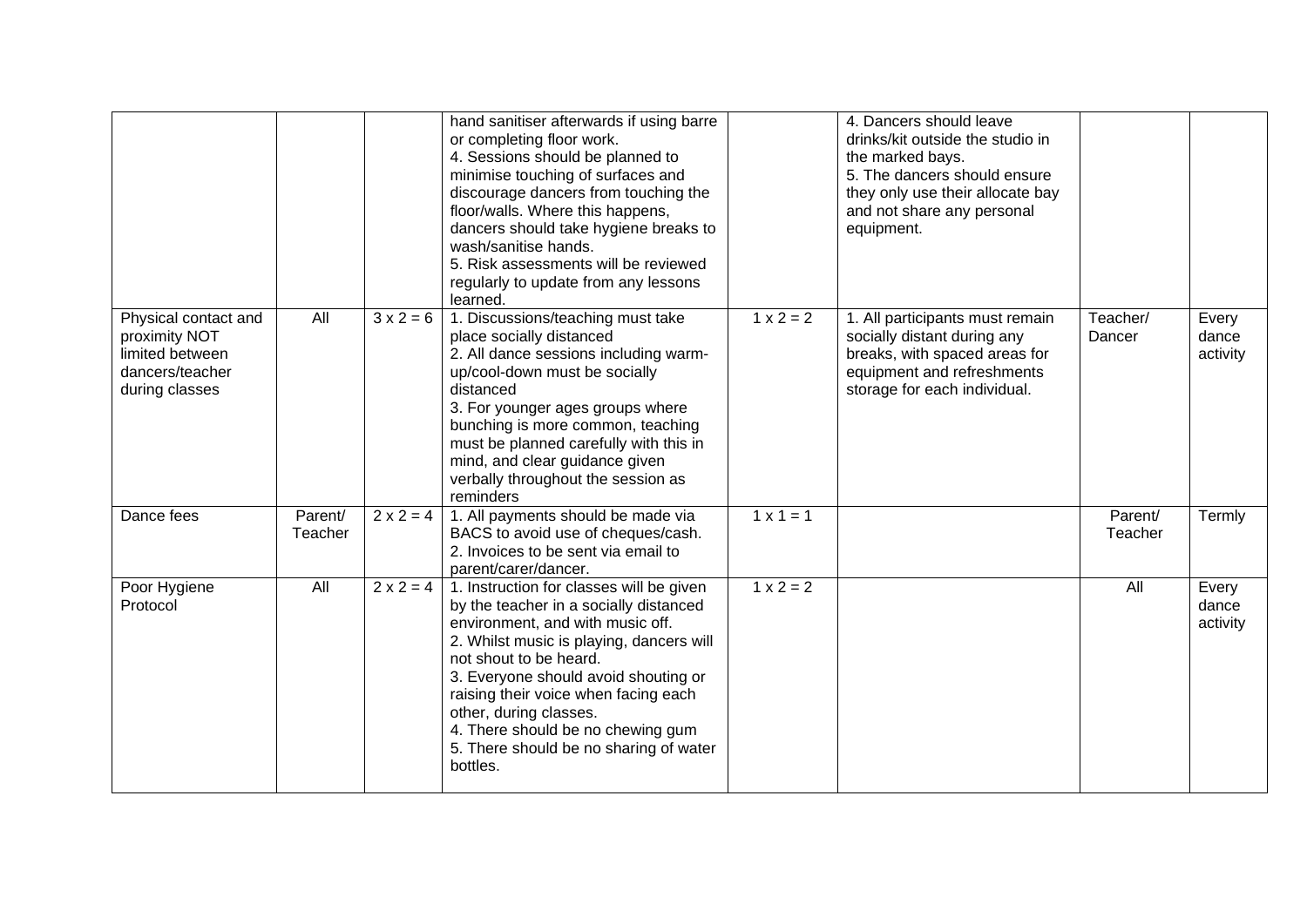| Insufficient or poorly<br>managed First Aid<br><b>Personal Protective</b><br>Equipment (PPE) | First<br>Aider/<br>Dancer     | $2 \times 3 = 6$ | 1. First Aid supplied by venue. First<br>Aiders should protect dancers from<br>contamination with COVID-19.<br>2. This should be reflected in the First<br>Aider wearing PPE to ensure safety<br>during this Covid-19 pandemic<br>(minimum of gloves and facemask).<br>3. The use of PPE is both to protect<br>the responder from the dancer, but<br>also protect the dancer from the<br>responder.<br>4. Dancer should wear facemask for<br>treatment (if able).                                                                                                                                                                                                                                                                                | $2 \times 1 = 2$ | 1. The teacher will wear PPE to<br>assess the situation and call a<br>First Aider as required.<br>2. The teacher will ensure First<br>Aider is wearing PPE if<br>attending to a dancer.<br>3. After any contact with the<br>injured person, the First<br>Aider/teacher should wash their<br>hands/sanitise as soon as<br>possible.<br>4. The teacher will provide a<br>face mask for the dancer if<br>she/he does not have one. | Teacher/<br>First Aider/<br>Dancer                  | Every<br>dance<br>activity |
|----------------------------------------------------------------------------------------------|-------------------------------|------------------|--------------------------------------------------------------------------------------------------------------------------------------------------------------------------------------------------------------------------------------------------------------------------------------------------------------------------------------------------------------------------------------------------------------------------------------------------------------------------------------------------------------------------------------------------------------------------------------------------------------------------------------------------------------------------------------------------------------------------------------------------|------------------|---------------------------------------------------------------------------------------------------------------------------------------------------------------------------------------------------------------------------------------------------------------------------------------------------------------------------------------------------------------------------------------------------------------------------------|-----------------------------------------------------|----------------------------|
| Poor Management of<br>COVID symptoms                                                         | Teacher/<br>Dancer/<br>Parent | $3x^2 = 6$       | 1. Everyone should self-assess for<br>COVID symptoms prior to attending<br>class, and if anyone in the household<br>is displaying any of the COVID<br>symptoms, they should not attend a<br>class and should self-isolate.<br>2. If a participant becomes<br>symptomatic during dance activity,<br>they should immediately remove<br>themselves from the session and go<br>home as soon as possible with<br>someone of their own household.<br>3. Anyone who has had COVID-19<br>should be clear of symptoms for 14<br>days before returning to dance activity.<br>4. If no one is available to take the<br>dancer home, the dancer will be put<br>into an isolation room at the venue<br>until the parent arrives (First Aid room<br>at venue). | $3 \times 1 = 3$ | 1. Teacher will take temperature<br>of each dancer before entry to<br>class and if temperature is over<br>37.8C, entry will be denied.<br>2. If contact with the<br>symptomatic person, those<br>involved should wash their<br>hands/sanitise as soon as<br>possible.                                                                                                                                                           | Teacher/<br>Parent/<br>Dancer/<br>venue<br>employee | Every<br>session           |
| Potential<br>contamination of<br>studio                                                      | Teacher/<br>Dancer            | $3 \times 2 = 6$ | 1. If a dancer shows symptoms, the<br>dance studio should be thoroughly<br>deep cleaned before any return to<br>dance activity.                                                                                                                                                                                                                                                                                                                                                                                                                                                                                                                                                                                                                  | $3 \times 1 = 3$ | 1. Agreement with venue on<br>cleaning routines between hirers<br>2. Venue responsible for deep<br>clean if required                                                                                                                                                                                                                                                                                                            | Teacher/<br>Venue                                   | Every<br>activity          |